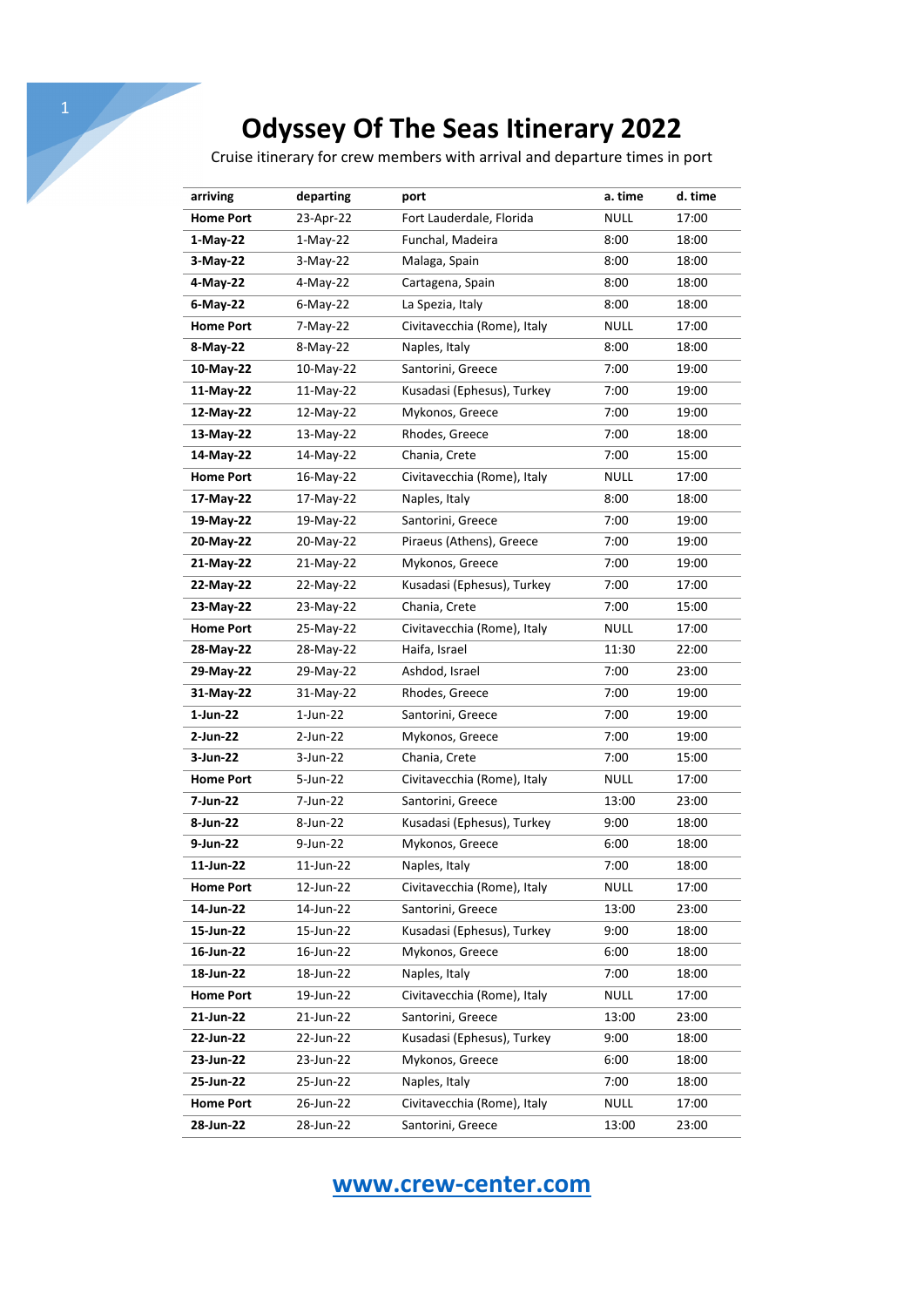Cruise itinerary for crew members with arrival and departure times in port

| 29-Jun-22        | 29-Jun-22 | Mykonos, Greece             | 7:00        | 19:00 |
|------------------|-----------|-----------------------------|-------------|-------|
| 30-Jun-22        | 30-Jun-22 | Kusadasi (Ephesus), Turkey  | 7:00        | 17:00 |
| $1$ -Jul-22      | 1-Jul-22  | Piraeus (Athens), Greece    | 6:00        | 18:00 |
| 3-Jul-22         | 3-Jul-22  | Naples, Italy               | 7:00        | 18:00 |
| <b>Home Port</b> | 4-Jul-22  | Civitavecchia (Rome), Italy | <b>NULL</b> | 17:00 |
| 6-Jul-22         | 6-Jul-22  | Santorini, Greece           | 13:00       | 22:00 |
| 7-Jul-22         | 7-Jul-22  | Mykonos, Greece             | 7:00        | 18:00 |
| 9-Jul-22         | 9-Jul-22  | Naples, Italy               | 7:00        | 18:00 |
| <b>Home Port</b> | 10-Jul-22 | Civitavecchia (Rome), Italy | <b>NULL</b> | 17:00 |
| 12-Jul-22        | 12-Jul-22 | Santorini, Greece           | 13:00       | 23:00 |
| 13-Jul-22        | 13-Jul-22 | Kusadasi (Ephesus), Turkey  | 9:00        | 18:00 |
| 14-Jul-22        | 14-Jul-22 | Mykonos, Greece             | 6:00        | 18:00 |
| 16-Jul-22        | 16-Jul-22 | Naples, Italy               | 7:00        | 18:00 |
| <b>Home Port</b> | 17-Jul-22 | Civitavecchia (Rome), Italy | <b>NULL</b> | 17:00 |
| 19-Jul-22        | 19-Jul-22 | Santorini, Greece           | 13:00       | 22:00 |
| 20-Jul-22        | 20-Jul-22 | Mykonos, Greece             | 7:00        | 18:00 |
| 22-Jul-22        | 22-Jul-22 | Naples, Italy               | 7:00        | 18:00 |
| <b>Home Port</b> | 23-Jul-22 | Civitavecchia (Rome), Italy | <b>NULL</b> | 17:00 |
| 25-Jul-22        | 25-Jul-22 | Santorini, Greece           | 13:00       | 23:00 |
| 26-Jul-22        | 26-Jul-22 | Mykonos, Greece             | 7:00        | 19:00 |
| 27-Jul-22        | 27-Jul-22 | Kusadasi (Ephesus), Turkey  | 7:00        | 17:00 |
| 28-Jul-22        | 28-Jul-22 | Piraeus (Athens), Greece    | 6:00        | 18:00 |
| 30-Jul-22        | 30-Jul-22 | Naples, Italy               | 7:00        | 18:00 |
| <b>Home Port</b> | 31-Jul-22 | Civitavecchia (Rome), Italy | <b>NULL</b> | 17:00 |
| 2-Aug-22         | 2-Aug-22  | Santorini, Greece           | 13:00       | 23:00 |
| 3-Aug-22         | 3-Aug-22  | Kusadasi (Ephesus), Turkey  | 9:00        | 18:00 |
| 4-Aug-22         | 4-Aug-22  | Mykonos, Greece             | 6:00        | 18:00 |
| 6-Aug-22         | 6-Aug-22  | Naples, Italy               | 7:00        | 18:00 |
| <b>Home Port</b> | 7-Aug-22  | Civitavecchia (Rome), Italy | <b>NULL</b> | 17:00 |
| 9-Aug-22         | 9-Aug-22  | Santorini, Greece           | 13:00       | 23:00 |
| 10-Aug-22        | 10-Aug-22 | Kusadasi (Ephesus), Turkey  | 9:00        | 18:00 |
| 11-Aug-22        | 11-Aug-22 | Mykonos, Greece             | 6:00        | 18:00 |
| 13-Aug-22        | 13-Aug-22 | Naples, Italy               | 7:00        | 18:00 |
| <b>Home Port</b> | 14-Aug-22 | Civitavecchia (Rome), Italy | <b>NULL</b> | 17:00 |
| 16-Aug-22        | 16-Aug-22 | Santorini, Greece           | 13:00       | 23:00 |
| 17-Aug-22        | 17-Aug-22 | Kusadasi (Ephesus), Turkey  | 9:00        | 18:00 |
| 18-Aug-22        | 18-Aug-22 | Mykonos, Greece             | 6:00        | 18:00 |
| 20-Aug-22        | 20-Aug-22 | Naples, Italy               | 7:00        | 18:00 |
| <b>Home Port</b> | 21-Aug-22 | Civitavecchia (Rome), Italy | <b>NULL</b> | 17:00 |
| 23-Aug-22        | 23-Aug-22 | Santorini, Greece           | 14:00       | 23:59 |
| 24-Aug-22        | 25-Aug-22 | Mykonos, Greece             | 9:00        | 16:00 |
| 25-Aug-22        | 25-Aug-22 | Bodrum, Turkey              | 12:00       | 19:00 |
| 27-Aug-22        | 27-Aug-22 | Messina, Sicily             | 7:00        | 20:00 |
| 28-Aug-22        | 28-Aug-22 | Naples, Italy               | 8:00        | 19:00 |

**www.crew-center.com**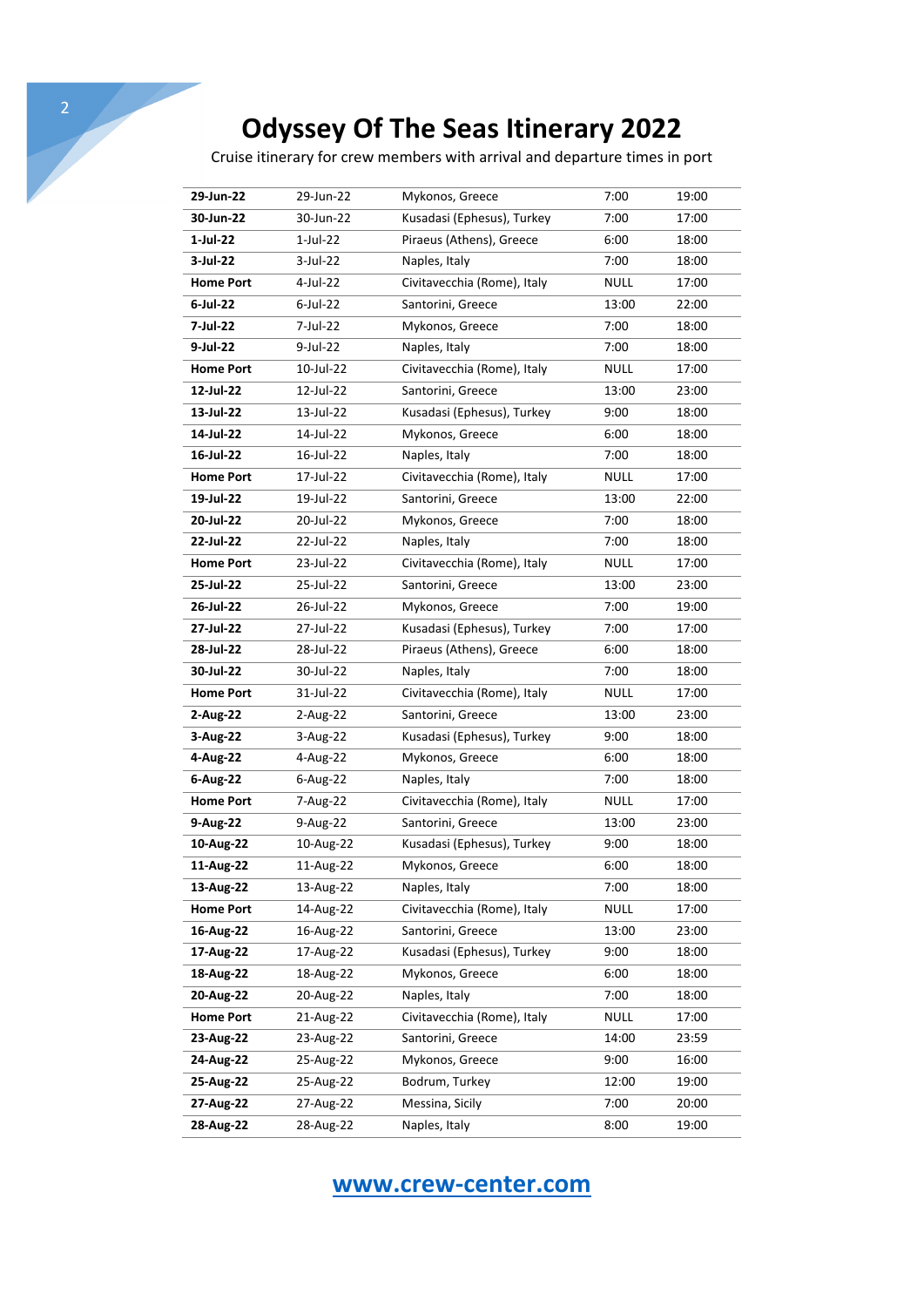Cruise itinerary for crew members with arrival and departure times in port

| 29-Aug-22        | 29-Aug-22 | Ajaccio, Corsica            | 12:00       | 18:00 |
|------------------|-----------|-----------------------------|-------------|-------|
| <b>Home Port</b> | 30-Aug-22 | Civitavecchia (Rome), Italy | NULL        | 17:00 |
| 2-Sep-22         | 3-Sep-22  | Haifa, Israel               | 0:00        | 12:00 |
| 4-Sep-22         | 4-Sep-22  | Ashdod, Israel              | 7:00        | 20:00 |
| 5-Sep-22         | 5-Sep-22  | Limassol, Cyprus            | 8:00        | 17:00 |
| 6-Sep-22         | 6-Sep-22  | Rhodes, Greece              | 9:00        | 18:00 |
| 7-Sep-22         | 7-Sep-22  | Kusadasi (Ephesus), Turkey  | 8:00        | 18:00 |
| 8-Sep-22         | 8-Sep-22  | Santorini, Greece           | 7:00        | 18:00 |
| 9-Sep-22         | 9-Sep-22  | Chania, Crete               | 7:00        | 15:00 |
| <b>Home Port</b> | 11-Sep-22 | Civitavecchia (Rome), Italy | <b>NULL</b> | 17:00 |
| 13-Sep-22        | 13-Sep-22 | Santorini, Greece           | 13:00       | 20:00 |
| 14-Sep-22        | 14-Sep-22 | Piraeus (Athens), Greece    | 7:00        | 19:00 |
| 15-Sep-22        | 15-Sep-22 | Mykonos, Greece             | 7:00        | 19:00 |
| 16-Sep-22        | 16-Sep-22 | Kusadasi (Ephesus), Turkey  | 7:00        | 17:00 |
| 17-Sep-22        | 17-Sep-22 | Chania, Crete               | 7:00        | 15:00 |
| <b>Home Port</b> | 19-Sep-22 | Civitavecchia (Rome), Italy | NULL        | 17:00 |
| 20-Sep-22        | 20-Sep-22 | Naples, Italy               | 8:00        | 18:00 |
| 22-Sep-22        | 22-Sep-22 | Santorini, Greece           | 7:00        | 19:00 |
| 23-Sep-22        | 23-Sep-22 | Piraeus (Athens), Greece    | 7:00        | 19:00 |
| 24-Sep-22        | 24-Sep-22 | Mykonos, Greece             | 7:00        | 19:00 |
| 25-Sep-22        | 25-Sep-22 | Kusadasi (Ephesus), Turkey  | 7:00        | 17:00 |
| 26-Sep-22        | 26-Sep-22 | Chania, Crete               | 7:00        | 15:00 |
| <b>Home Port</b> | 28-Sep-22 | Civitavecchia (Rome), Italy | <b>NULL</b> | 17:00 |
| 29-Sep-22        | 29-Sep-22 | Naples, Italy               | 8:00        | 18:00 |
| 1-Oct-22         | 1-Oct-22  | Santorini, Greece           | 7:00        | 19:00 |
| 2-Oct-22         | 2-Oct-22  | Piraeus (Athens), Greece    | 7:00        | 19:00 |
| 3-Oct-22         | 3-Oct-22  | Mykonos, Greece             | 7:00        | 19:00 |
| 4-Oct-22         | 4-Oct-22  | Kusadasi (Ephesus), Turkey  | 7:00        | 17:00 |
| 5-Oct-22         | 5-Oct-22  | Chania, Crete               | 7:00        | 15:00 |
| <b>Home Port</b> | 7-Oct-22  | Civitavecchia (Rome), Italy | NULL        | 17:00 |
| 10-Oct-22        | 10-Oct-22 | Haifa, Israel               | 9:00        | 20:00 |
| 11-Oct-22        | 12-Oct-22 | Ashdod, Israel              | 0:00        | 8:00  |
| 13-Oct-22        | 13-Oct-22 | Limassol, Cyprus            | 8:00        | 17:00 |
| 14-Oct-22        | 14-Oct-22 | Rhodes, Greece              | 9:00        | 18:00 |
| 15-Oct-22        | 15-Oct-22 | Kusadasi (Ephesus), Turkey  | 8:00        | 18:00 |
| 16-Oct-22        | 16-Oct-22 | Santorini, Greece           | 7:00        | 18:00 |
| 17-Oct-22        | 17-Oct-22 | Chania, Crete               | 7:00        | 15:00 |
| <b>Home Port</b> | 19-Oct-22 | Civitavecchia (Rome), Italy | <b>NULL</b> | 17:00 |
| 22-Oct-22        | 22-Oct-22 | Limassol, Cyprus            | 9:00        | 18:00 |
| 23-Oct-22        | 24-Oct-22 | Ashdod, Israel              | 0:00        | 8:00  |
| 25-Oct-22        | 25-Oct-22 | Haifa, Israel               | 8:00        | 18:00 |
| 27-Oct-22        | 27-Oct-22 | Rhodes, Greece              | 7:00        | 19:00 |
| 28-Oct-22        | 28-Oct-22 | Santorini, Greece           | 7:00        | 19:00 |
| 29-Oct-22        | 29-Oct-22 | Chania, Crete               | 7:00        | 15:00 |

**www.crew-center.com**